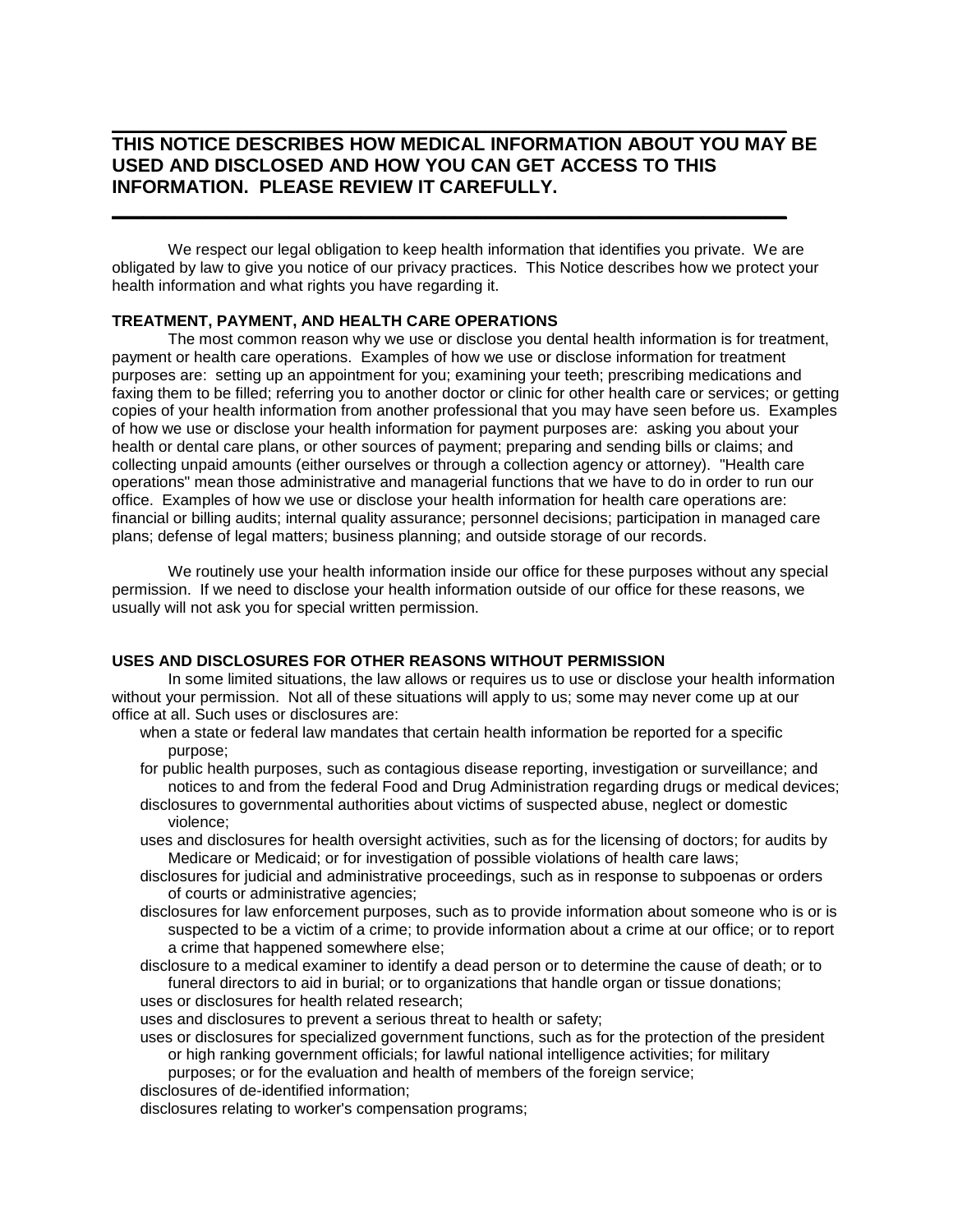disclosures of a "limited data set" for research, public health, or health care operations; incidental disclosures that are an unavoidable by-product of permitted uses or disclosures; disclosures to "business associates" who perform health care operations for us and who commit to respect the privacy of your health information;

Unless you object, we will also share relevant information about your care with your family or friends who are helping you with your dental care.

## **APPOINTMENT REMINDERS**

We may call or write to remind you of scheduled appointments, or that it is time to make a routine appointment. We may also call or write to notify you of other treatments or services available at our office that might help you. Unless you tell us otherwise, we will mail you an appointment reminder on a post card, and/or leave you a reminder message on your home answering machine or with someone who answers your phone if you are not home.

# **OTHER USES AND DISCLOSURES**

We will not make any other uses or disclosures of your health information unless you sign a written "authorization form." The content of an "authorization form" is determined by federal law. Sometimes, we may initiate the authorization process if the use or disclosure is our idea. Sometimes, you may initiate the process if it's your idea for us to send your information to someone else. Typically, in this situation you will give us a properly completed authorization form, or you can use one of ours. If we initiate the process and ask you to sign an authorization form, you do not have to sign it. If you do not sign the authorization, we cannot make the use or disclosure. If you do sign one, you may revoke it at any time unless we have already acted in reliance upon it. Revocations must be in writing. Send them to the office contact person named at the beginning of this Notice.

## **YOUR RIGHTS REGARDING YOUR HEALTH INFORMATION**

- The law gives you many rights regarding your health information. You can: ask us to restrict our uses and disclosures for purposes of treatment (except emergency treatment), payment or health care operations. We do not have to agree to do this, but if we agree, we must honor the restrictions that you want. To ask for a restriction, send a written request to the office contact person at the address, fax or E Mail shown at the beginning of this Notice.
- ask us to communicate with you in a confidential way, such as by phoning you at work rather than at home, by mailing health information to a different address, or by using E mail to your personal E Mail address. We will accommodate these requests if they are reasonable, and if you pay us for any extra cost. If you want to ask for confidential communications, send a written request to the office contact person at the address, fax or E mail shown at the beginning of this Notice.
- ask to see or to get photocopies of your health information. By law, there are a few limited situations in which we can refuse to permit access or copying. For the most part, however, you will be able to review or have a copy of your health information within 30 days of asking us (or sixty days if the information is stored off-site). You may have to pay for photocopies in advance. If we deny your request, we will send you a written explanation, and instructions about how to get an impartial review of our denial if one is legally available. By law, we can have one 30 day extension of the time for us to give you access or photocopies if we send you a written notice of the extension. If you want to review or get photocopies of your health information, send a written request to the office contact person at the address, fax or E mail shown at the beginning of this Notice.
- ask us to amend your health information if you think that it is incorrect or incomplete. If we agree, we will amend the information within 60 days from when you ask us. We will send the corrected information to persons who we know got the wrong information, and others that you specify. If we do not agree, you can write a statement of your position, and we will include it with your health information along with any rebuttal statement that we may write. Once your statement of position and/or our rebuttal is included in your health information, we will send it along whenever we make a permitted disclosure of your health information. By law, we can have one 30 day extension of time to consider a request for amendment if we notify you in writing of the extension. If you want to ask us to amend your health information, send a written request, including your reasons for the